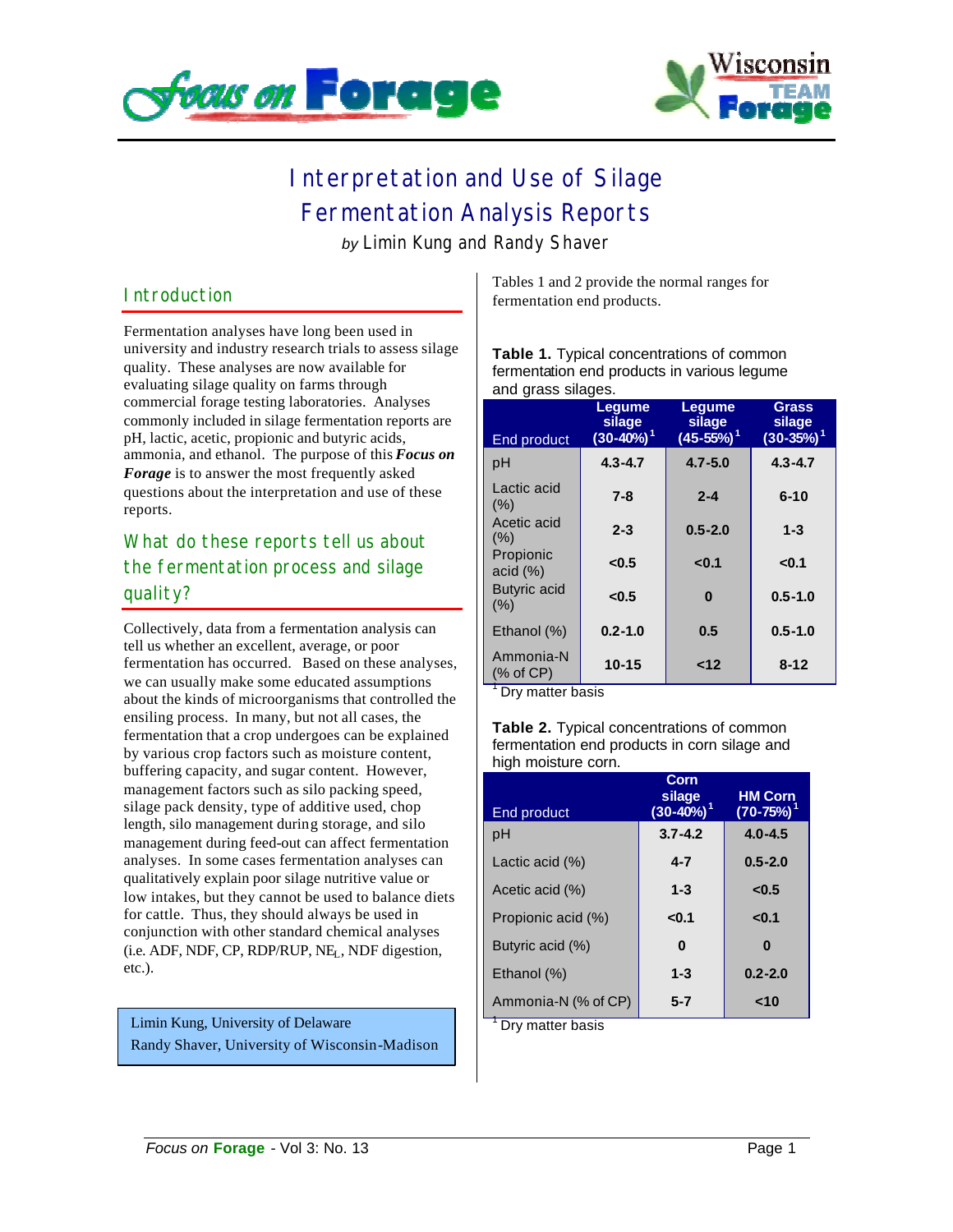### What does a high pH value tell us about the fermentation process and silage quality?

The pH of an ensiled sample is a measure of its acidity, but is also affected by the buffering capacity of the crop. Two samples may have the same pH, but different concentrations of acids. In general, legume silages have a higher pH than corn or other grass silages and take longer to ensile because of their higher buffering capacity.

Seldom do corn silages have a pH higher than 4.2. Such cases may be associated with extremely dry (>42% dry matter) silages that are overly mature or drought stricken. Because of its normally low pH (3.8), corn silage intake usually benefits from the addition of sodium bicarbonate prior to feeding to neutralize its acidity.

Common reasons for legume silages having a pH higher than 4.6 to 4.8 include: ensiling at  $\langle 30\% \text{ dry} \rangle$ matter (DM) which causes a clostridial fermentation, and ensiling at >45-50% DM, which restricts fermentation. In the first example, a high pH due to clostridia is a definite indicator of an undesirable fermentation that has led to poor quality silage. However, in the second example, a high pH due to restricted fermentation is not always indicative of a poor fermentation or poor silage. But, silage from a restricted fermentation usually is unstable when exposed to air because insufficient amounts of acid were produced to inhibit secondary microbial growth.

Some common reasons for a high silage pH include the following.

- $\Box$  Dry silage (> 50% DM)
- □ Silage not fully fermented due to early sampling time relative to harvest, cold weather during harvest, and slow or poor packing
- $\Box$  Legume silages with extremely high ash contents  $(> 15\% \text{ of DM})$  and  $(or)$  high protein content  $(> 23-24\% \text{ CP})$
- $\Box$  Silage with excess ammonia or urea
- $\Box$  Clostridial silages
- $\Box$  Spoiled or moldy silages
- $\Box$  Silages containing manure

### What does buffering capacity mean and what does it tell us about silage quality?

Buffering capacity measures to what degree a forage sample will resist a change in pH. All forages have different buffering capacities. Fresh forage with a high buffering capacity will require more acid to reduce its pH than forage with a low buffering capacity. In general, fresh legumes have a higher buffering capacity than do fresh grasses or corn.

### What does a low lactic acid concentration tell us about the fermentation process and silage quality?

Lactic acid should be the primary acid in good silage. This acid is stronger than the other acids in silage (acetic, propionic, and butyric), and therefore is usually responsible for most of the drop in silage pH. Further, fermentations that produce lactic acid result in the lowest losses of DM and energy from the crop during storage.

Some common reasons for low lactic acid content include the following.

- **q** Restricted fermentation due to high DM content (especially legumes and grasses with  $> 50\%$  DM).
- **□** Restricted fermentation due to cold weather.
- Sample taken after considerable aerobic exposure that has degraded lactic acid.
- $\Box$  Silages high in butyric acid (Clostridial silages) are usually low in lactic acid

Lactic acid should be at least 65 to 70% of the total silage acids in good silage.

### What does high acetic acid concentration tell us about the fermentation process and silage quality?

Extremely wet silages (<25% DM), prolonged fermentations (due to high buffering capacity), loose packing, or slow silo filling can result in silages with high concentrations of acetic acid (>3 to 4% of DM). In such silages, energy and DM recovery are probably less than ideal. Silages treated with ammonia also tend to have higher concentrations of acetic acid than untreated silage, because the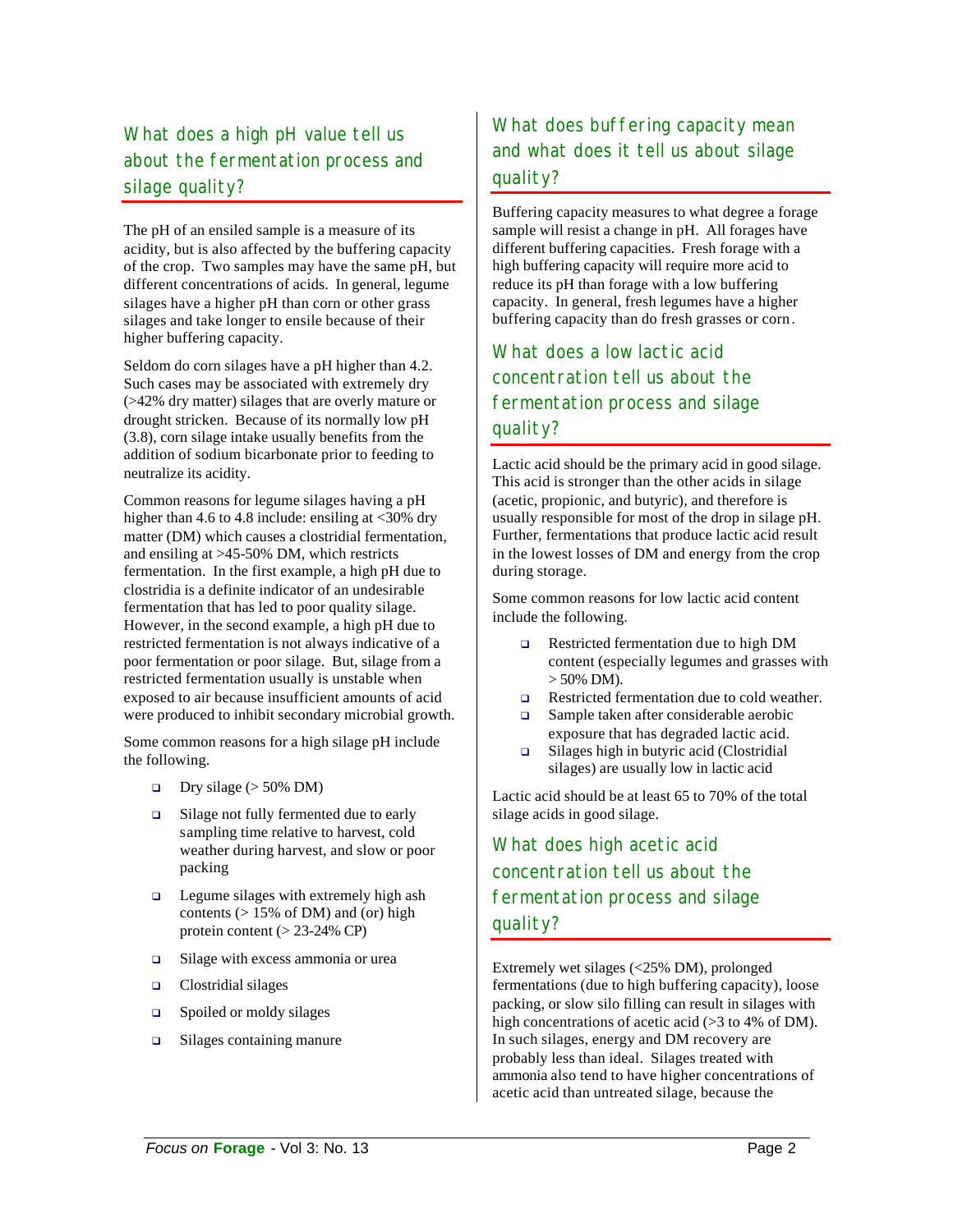fermentation is prolonged by the addition of the ammonia that raises pH.

A new microbial inoculant (Lactobacillus buchneri) designed for improving the aerobic stability of silages causes higher than normal concentrations of acetic acid in silages. However, production of acetic acid from this organism should not be mistaken for a poor fermentation and feeding treated silages with a high concentration of acetic acid does not appear to cause negative effects on animal intake.

### What effect does silage with a high acetic acid concentration have on animal performance?

The effect of high concentrations of acetic acid (>4-6% of DM) in silages fed to animals is unclear at this time. In the past, some studies found that DM intake was depressed due to high acetic acid silage when fed to ruminants. However, the depressed intake due to high acetic acid in the diet has not been consistent. There has been speculation that decreased intake may be actually due to unidentified negative factors associated with a poor fermentation and not to acetic acid itself. For example, in recent studies, animals showed no indication of reduced intake when fed silages high in acetic acid due to inoculation with the bacteria Lactobacillus buchneri for improved aerobic stability.

If a producer has intake problems due to silages with excessively high acetic acid  $(>5-6\%$  of DM), the amount of that silage should be reduced in the TMR. Other alternatives for managing these silages include: aerating the silage for a day to volatilize the acetic acid, removing the silage and then gradually reincorporating it back into the diet over a 2–3 week period, and partially neutralizing the silage with sodium bicarbonate prior to feeding (about 0.5 to 1% addition on DM basis).

#### What does silage acid concentration tell us?

Most silage contains very low concentrations of propionic acid  $(<0.2 \text{ to } 0.3\%)$  unless the silage is very wet (<25% DM). In silages with more typical concentrations of DM (35 to 45% DM), concentrations of propionic acid may be undetectable.

### Are there additives that can increase the propionic acid concentration of silage?

Biological additives that theoretically increase the propionic acid concentration of silage usually contain bacteria from the Propionibacteria family. However, research suggests that these organisms are usually unable to compete in normal silage environments and are thus, usually ineffective.

Chemical additives containing propionic acid are more effective at increasing the concentration of this acid in silages. These additives can range markedly in their percentage of active ingredients but most mainstream products will increase the concentration of propionic acid at ensiling from 0 to about 0.15 to 0.30% (DM basis) if added at 2 to 4 lb per ton of wet (~35% DM) silage.

### What does a high butyric acid concentration tell us about the fermentation process and silage quality?

A high concentration of butyric acid (>0.5% of DM) indicates that the silage has undergone clostridial fermentation, which is one of the poorest fermentations. Silages high in butyric acid are usually low in nutritive value and have higher ADF and NDF levels because many of the soluble nutrients have been degraded. Such silages may also be high in concentrations of soluble proteins and may contain small protein compounds called amines that have sometimes shown to adversely affect animal performance.

## What effect does silage with high butyric acid concentration have on animal performance?

High butyric acid has sometimes induced ketosis in lactating cows and because the energy value of silage is low, intake and production can suffer. As with other poor quality silages, total removal or dilution of the poor silage is advis ed.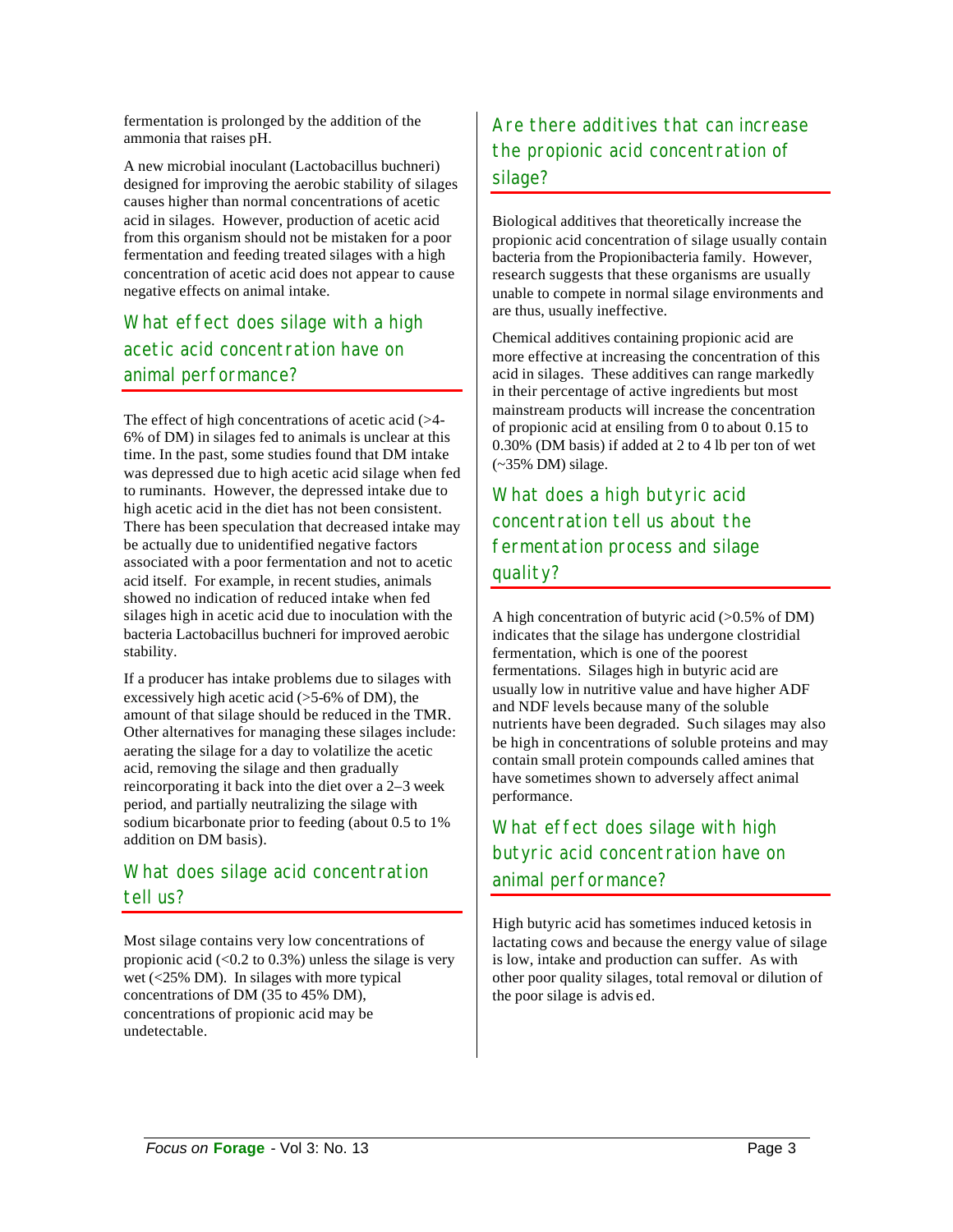### What does a high ammonia concentration tell us about the fermentation process and silage quality?

High concentrations of ammonia (>12 to 15% of CP) are a result of excessive protein breakdown in the silo caused by a slow drop in pH or clostridial action. In general, wetter silages have higher concentrations of ammonia. Extremely wet silages (< 30% DM) have even higher ammonia concentrations because of the potential for clostridial fermentation. Silages packed too loosely and filled too slowly also tend to have high ammonia concentrations.

### What effect does silage with high ammonia concentration have on animal performance?

Theoretically, high amounts of ammonia (by itself) in silage should not have negative effects on animal performance if the total dietary nitrogen fractions are in balance. However, if the high ammonia contributes to an excess of ruminally-degraded protein (RDP), this could have negative consequences on milk and reproductive performances. Blood or milk urea nitrogen can be used as an indicator of excess RDP. Often times, silage with high concentrations of ammonia coupled with butyric acid may also have significant concentrations of other undesirable end products, such as amines, that may reduce animal performance.

### What is high ethanol concentration and what does it tell us about the fermentation process and silage quality?

High concentrations of ethanol are usually an indicator of excessive metabolism by yeasts. Dry matter recovery is usually worse in silages with large numbers of yeasts. These silages are also usually very prone to spoilage when the silage is exposed to air. Usual amounts of ethanol in silages are low (< 1 to 2% of DM). Extremely high amounts of ethanol (> 3 to 4% of DM) in silages may cause off flavors in milk.

### Can silage fermentation reports be used to help in balancing of diets for dairy cattle?

We know of no acceptable method that uses silage fermentation analyses for balancing nutrient requirements for dairy cattle.

How can silage fermentation reports be used for troubleshooting animal performance problems?

Assuming that all nutrients are balanced properly in the diet, silage fermentation reports may be able to identify the reason for intake or performance problems.

#### Can silage fermentation reports tell us whether or not a silage additive worked?

Usually not, unless done in a well controlled research trial. However, one might be able to tell if a propionic acid product were added to silage since most silages typically are low in this acid. If silage was treated with about 2 lb/ton of fresh forage using a buffered propionic acid product, one might be able to detect the increase in this acid. Most silages have < 0.15% propionic acid.

### How should silage samples be taken for fermentation analysis?

If your goal is to evaluate what animals are being fed, then samples should be reflective of this by sampling at feeding.

If your goal is to see what type of fermentation process the silage went through, then collect a sample that is a fresh as possible and that has not been exposed to air (typically at least 8 to 10 inches below or beyond the face).

### How should silage samples be handled and shipped for fermentation analyses?

For chemical fermentation analyses, samples should be frozen immediately after being taken, then shipped preferably on ice in a cooler by a next day delivery